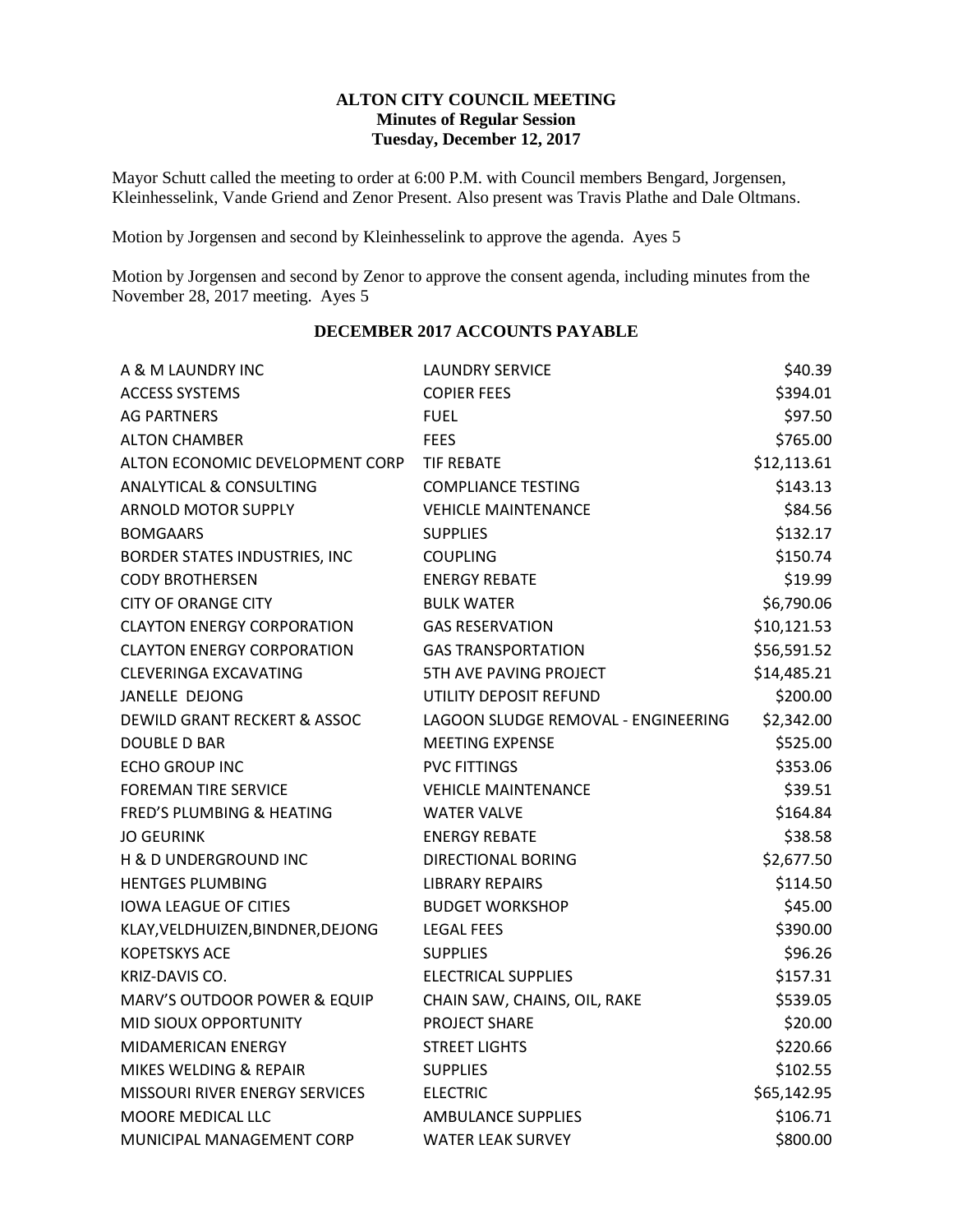| <b>MUNICIPAL UTILITY - BILLS</b> | <b>UTILITIES</b>                    | \$1,552.52   |
|----------------------------------|-------------------------------------|--------------|
| <b>NALLAGONDA SAHITI</b>         | UTILITY DEPOSIT REFUND              | \$71.11      |
| NEAL CHASE LUMBER CO             | <b>SUPPLIES</b>                     | \$353.70     |
| O C AREA HEALTH FOUNDATION       | NURSING HOME CONTRIBUTION           | \$12,000.00  |
| <b>OLDENKAMP KENNELS</b>         | <b>KENNELING</b>                    | \$60.00      |
| ONE OFFICE SOLUTION              | <b>OFFICE SUPPLIES</b>              | \$195.83     |
| <b>ORANGE CITY SANITATION</b>    | <b>GARBAGE HAULING</b>              | \$6,582.90   |
| <b>PAYROLL CHECKS</b>            | NOVEMBER PAYROLL                    | \$25,160.80  |
| <b>BRANDI PENA</b>               | <b>ENERGY REBATE</b>                | 52.17        |
| <b>VIRGIL PLATHE</b>             | <b>ENERGY REBATE</b>                | \$325.00     |
| SIOUX COUNTY AUDITOR             | <b>2017 ELECTION</b>                | \$1,379.31   |
| SIOUXLAND PRESS                  | <b>ENVELOPES &amp; PUBLICATIONS</b> | \$459.10     |
| THOMPSON AUTOMATION & SPECIALTY  | <b>CYBER BOX UPC</b>                | \$407.93     |
| <b>TREASURER - STATE OF IOWA</b> | <b>SALES TAX</b>                    | \$3,737.00   |
| TRITECH EMERGENCY SYSTEMS INC    | <b>RESCUE BILLING</b>               | \$192.50     |
| <b>BILLIE TYLER</b>              | <b>ENERGY REBATE</b>                | \$750.00     |
| <b>FRANK VAN ES</b>              | <b>BUILDING LEASE</b>               | \$4,500.00   |
| <b>VISA</b>                      | SUPPLIES, TRAVEL & TRAINING         | \$555.19     |
| <b>VERIZON</b>                   | <b>CELL PHONES</b>                  | \$124.27     |
| WELLMARK                         | <b>GROUP INSURANCE</b>              | \$7,624.18   |
| <b>WESCO DISTRIBUTION, INC.</b>  | <b>WIRE</b>                         | \$1,380.30   |
| <b>WEST IOWA TELEPHONE</b>       | TELEPHONE, FAX, INTERNET            | \$559.60     |
|                                  | TOTAL ACCOUNTS PAYABLE CHECKS       | \$244,028.31 |

**OATH OF OFFICE:** City Clerk/Administrator Oltmans administered the oath of office to the newly elected Council Members and Mayor: Harlan Jorgensen, Travis Plathe, and Dan Vande Griend and Mayor Brian Schutt.

**COMMITTEE APPOINTMENTS:** Mayor Schutt made appointments to Council Committees.

Motion by Bengard and second by Kleinhesselink to approve the Mayors appointments to Council committees. Ayes 5

# **FIFTH AVENUE PAVING IMPROVEMENTS:**

**RESOLUTION 17-42 "RESOLUTION ACCEPTING WORK"** was introduced and moved for adoption by Council Member Zenor. Jorgensen seconded the motion to adopt.

Upon roll call vote, the following was recorded: Ayes: Bengard, Jorgensen, Kleinhesselink, Vande Griend, and Zenor Nays: None Absent: Whereupon the Mayor declared the Resolution duly adopted.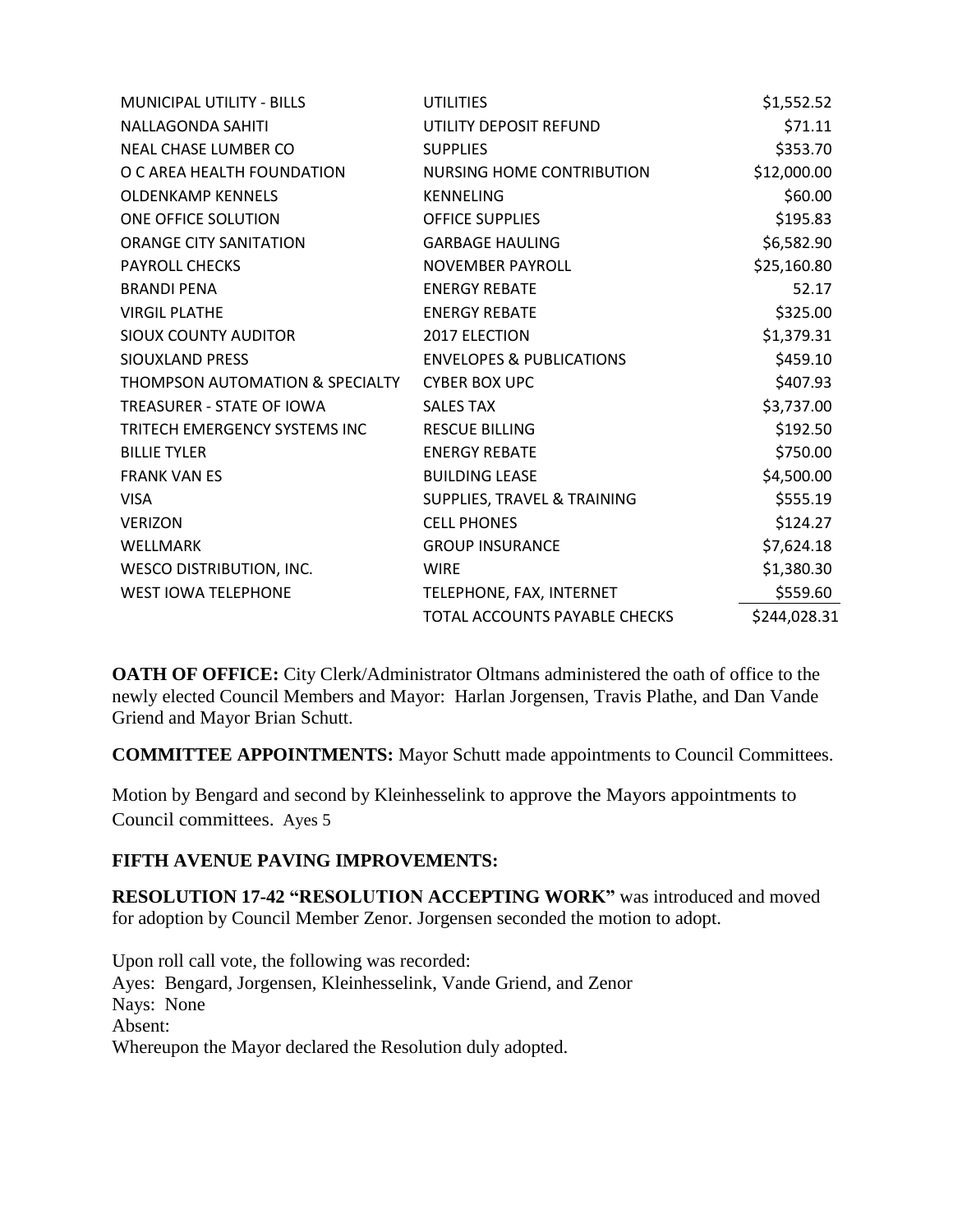# **RESOLUTION 17-43 "A RESOLUTION ORDERING PREPARATION OF FINAL PLAT AND SCHEDULE OF ASSESSMENTS OF THE 5TH AVENUE PAVING**

**IMPROVEMENTS"** was introduced and moved for adoption by Council Member Kleinhesselink. Zenor seconded the motion to adopt.

Upon roll call vote, the following was recorded: Ayes: Bengard, Jorgensen, Kleinhesselink, Vande Griend, and Zenor Nays: None Absent:

Whereupon the Mayor declared the Resolution duly adopted.

## **RESOLUTION 17-44 "A RESOLUTION ADOPTING AND LEVYING FINAL SCHEDULE OF ASSESSMENTS AND PROVIDING FOR THE PAYMENT THEREOF OF THE 5TH AVENUE PAVING IMPROVEMENTS"** was introduced and moved for adoption by Council Member Vande Griend. Zenor seconded the motion to adopt.

Upon roll call vote, the following was recorded: Ayes: Bengard, Jorgensen, Kleinhesselink, Vande Griend, and Zenor Nays: None Absent:

Whereupon the Mayor declared the Resolution duly adopted.

### **WASTEWATER LAGOON DREDGING PROJECT:** Engineering Task Order Agreement

Motion by Bengard and second by Vande Griend to approve the agreement presented by DGR Engineering. Ayes 5

### **TRANSFER OF FUNDS:**

## **"RESOLUTION 17-45 "A RESOLUTION OF THE CITY COUNCIL OF ALTON, IOWA TRANSFERRING FUNDS FROM THE TIF INDUSTRIAL PARK FUND"**

was introduced and moved for adoption by Council Member Jorgensen. Bengard seconded the motion to adopt.

Upon roll call vote, the following was recorded: Ayes: Bengard, Jorgensen, Kleinhesselink, Vande Griend, and Zenor Nays: None Absent:

Whereupon the Mayor declared the Resolution duly adopted.